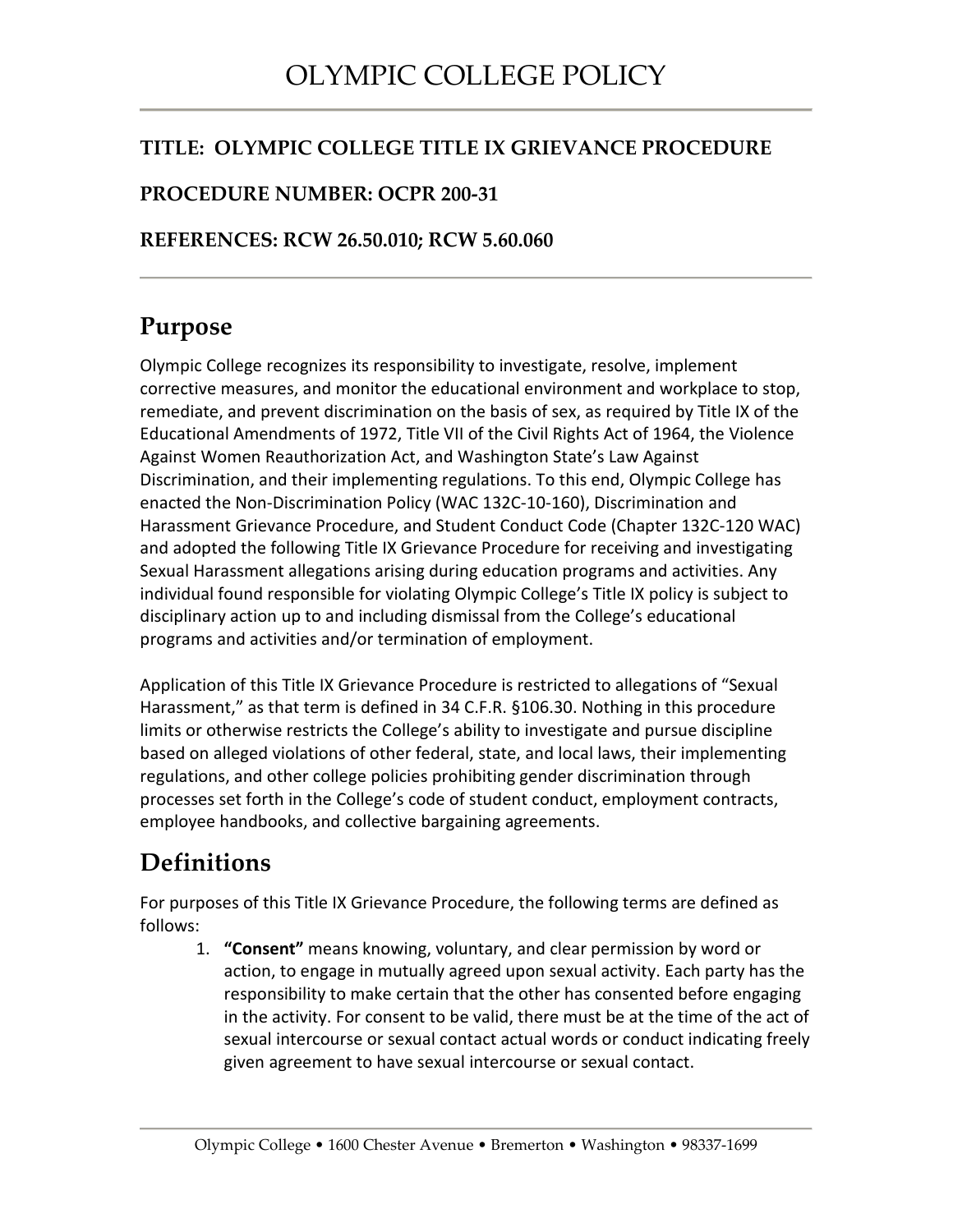A person cannot consent if they are unable to understand what is happening or are disoriented, helpless, asleep, or unconscious for any reason, including due to alcohol or other drugs. An individual who engages in sexual activity when the individual knows, or should know, that the other person is physically or mentally incapacitated has engaged in nonconsensual conduct.

Intoxication is not a defense against allegations that an individual has engaged in nonconsensual sexual conduct.

- 2. **"Complainant"** means an individual who is alleged to be the victim of conduct that could constitute Sexual Harassment.
- 3. **"Respondent"** means an individual who has been reported to be the perpetrator of conduct that could constitute Sexual Harassment.
- 4. **"Formal Complaint"** means a writing submitted by the Complainant or signed by the Title IX coordinator alleging Sexual Harassment against a Respondent and requesting that the College conduct an investigation.
- 5. **"Education Program or Activity"** includes locations, events, or circumstances over which the College exercised substantial control over both the Respondent and the context in which the alleged Sexual Harassment occurred. It also includes any building owned or controlled by a student organization officially recognized by the College.
- 6. **"Grievance Procedure"** is the process the College uses to initiate, informally resolve, and/or investigate allegations that an employee or student has violated Title IX provisions prohibiting sexual harassment.
- 7. **"Supportive Measures"** are non-disciplinary, non-punitive individualized services offered as appropriate, as reasonably available, and without fee or charge to the Complainant or Respondent regardless of whether the Complainant or the Title IX Coordinator has filed a Formal Complaint. Supportive Measures restore or preserve a party's access to the College's education programs and activities without unreasonably burdening the other party, as determined through an interactive process between the Title IX Coordinator and the party. Supportive Measures include measures designed to protect the safety of all parties and/or the College's educational environment and/or to deter Sexual Harassment or retaliation. Supportive measures may include, but are not limited to, (i) counseling and other medical assistance, (ii) extensions of deadlines or other course-related adjustments, (iii) modifications of work or class schedules, (iv) leaves of absence, (v) increased security or monitoring of certain areas of campus, and (vi) imposition of orders prohibiting the parties from contacting one another in housing or work situations. Determinations about whether to impose a one-way no contact order must be made on a case-by-case basis. If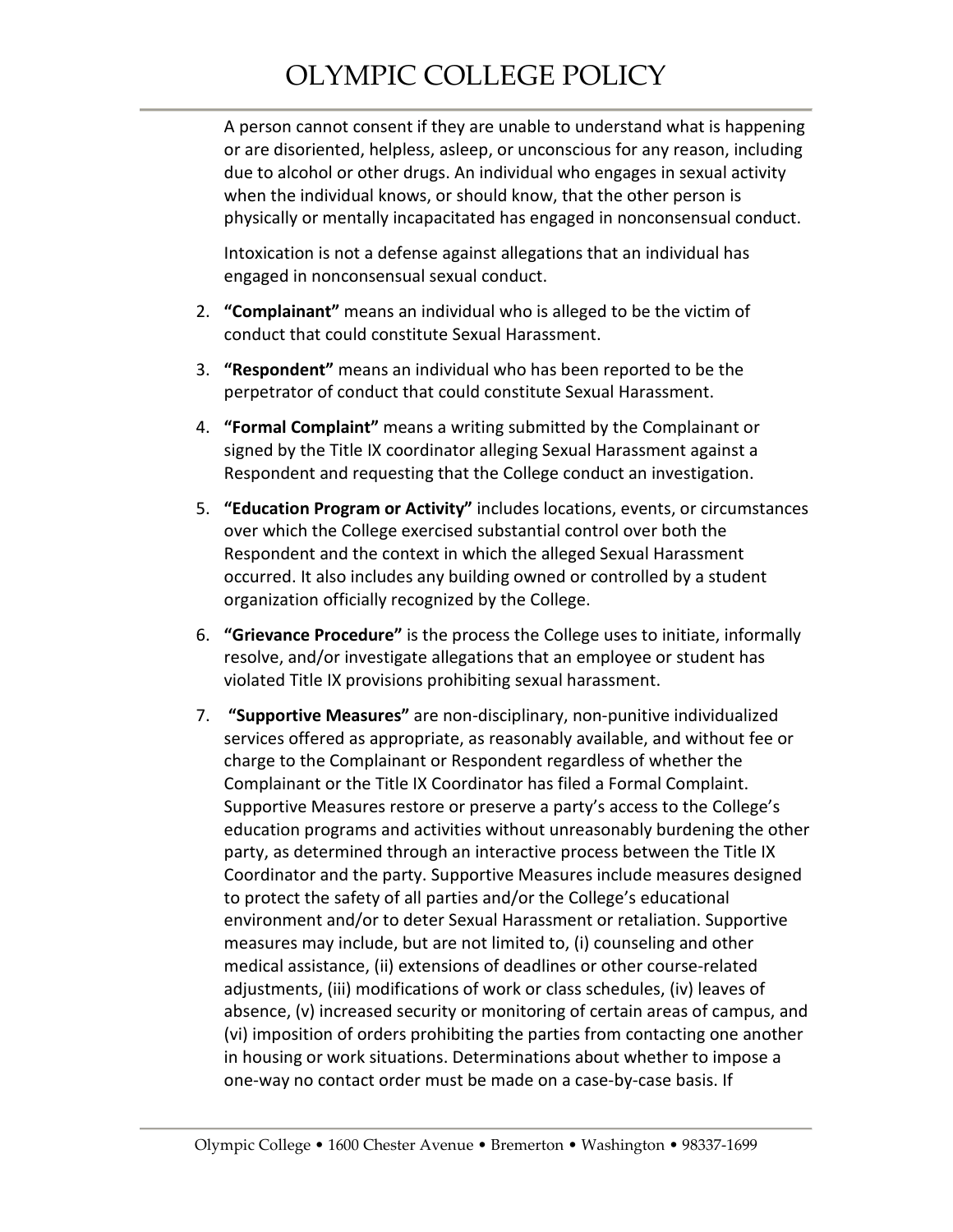supportive measures are not provided, the Title IX Coordinator must document in writing why this was clearly reasonable under the circumstances.

- 8. **"Summary Suspension"** means an emergency suspension of a student Respondent pending investigation and resolution of disciplinary proceedings pursuant to the procedure and standards set forth in WAC132C-120-200.
- 9. **"Sexual Harassment,"** for purposes of these Title IX Grievance Procedures, Sexual Harassment occurs when a Respondent engages in the following discriminatory conduct on the basis of sex:
	- a. **Quid pro quo harassment**. A College employee conditioning the provision of an aid, benefit, or service of the College on an individual's participation in unwelcome sexual conduct.
	- b. **Hostile environment**. Unwelcome conduct that a reasonable person would find to be so severe, pervasive, and objectively offensive that it effectively denies a person equal access to the College's s educational programs or activities or College employment.
	- c. **Sexual assault**. Sexual assault includes the following conduct:
		- (i) **Nonconsensual sexual intercourse**. Any actual or attempted sexual intercourse (anal, oral, or vaginal), however slight, with any object or body part, by a person upon another person, that is without Consent and/or by force. Sexual intercourse includes anal or vaginal penetration by a penis, tongue, finger, or object, or oral copulation by mouth to genital contact or genital to mouth contact.
		- (ii) **Nonconsensual sexual contact**. Any actual or attempted sexual touching, however slight, with any body part or object, by a person upon another person that is without Consent and/or by force. Sexual touching includes any bodily contact with the breasts, groin, mouth, or other bodily orifice of another individual, or any other bodily contact in a sexual manner.
		- (iii) **Incest**. Sexual intercourse or sexual contact with a person known to be related to them, either legitimately or illegitimately, as an ancestor, descendant, brother, or sister of either wholly or half related. Descendant includes stepchildren, and adopted children under the age of eighteen (18).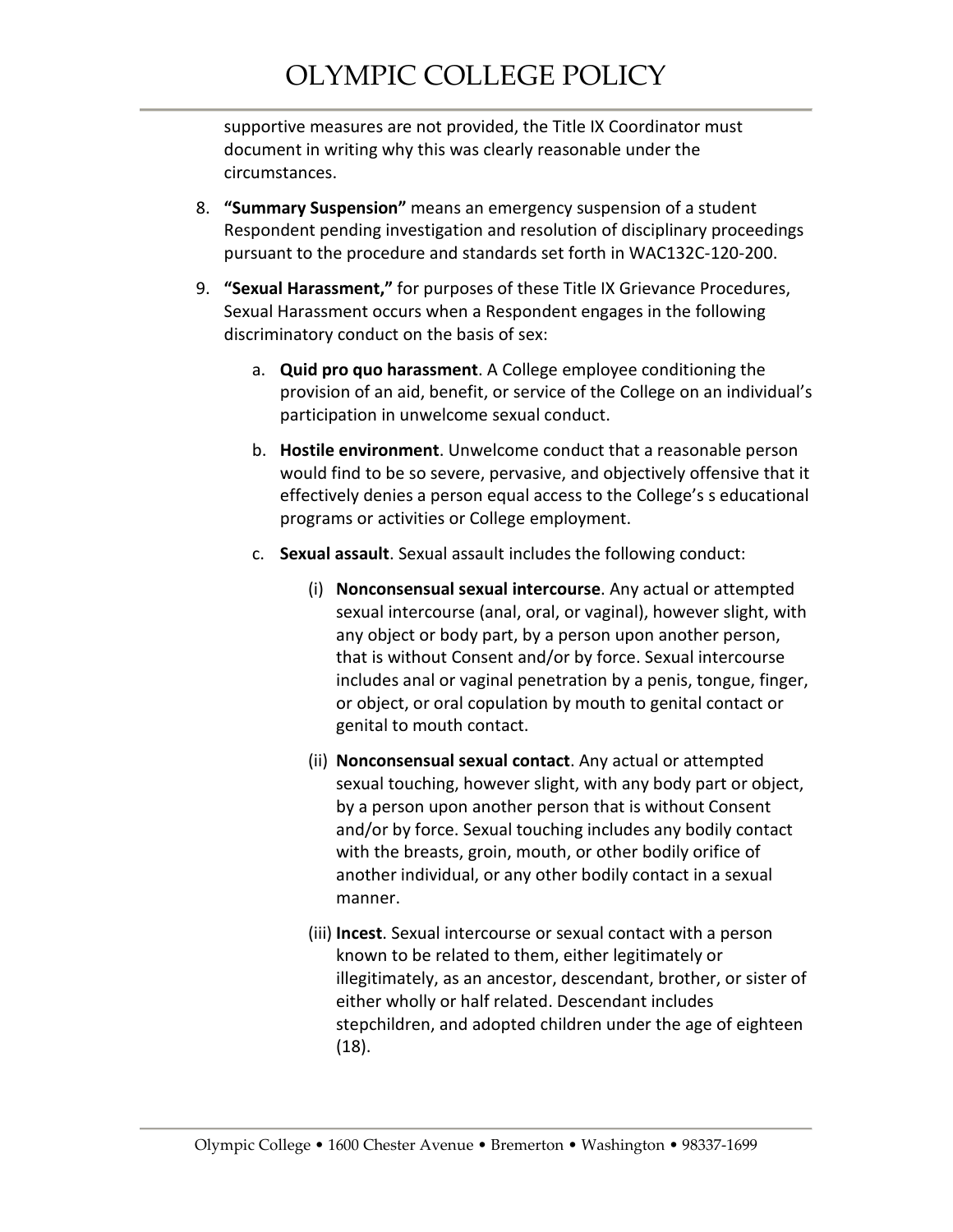- (iv) **Statutory rape**. Consensual intercourse between a person who is eighteen (18) years of age or older, and a person who is under the age of sixteen (16).
- (v) **Domestic violence**. Physical violence, bodily injury, assault, the infliction of fear of imminent physical harm, sexual assault, or stalking committed by a person with whom the victim shares a child in common, by a person who is cohabitating with or has cohabitated with the victim as a spouse, by a person similarly situated to a spouse of the victim under the domestic or family violence laws of the State of Washington, or by any other person against an adult or youth victim who is protected from that person's acts under the domestic or family violence laws of the State of Washington, RCW 26.50.010.
- (vi) Dating violence, Physical violence, bodily injury, assault, the infliction of fear of imminent physical harm, sexual assault, or stalking committed by a person (i) who is or has been in a social relationship of a romantic or intimate nature with the victim; and (ii) where the existence of such a relationship shall be determined based on a consideration of the following factors:
	- (a) The length of the relationship;
	- (b) The type of relationship; and
	- (c) The frequency of interaction between the persons involved in the relationship.
- (i) **Stalking**. Engaging in a course of conduct directed at a specific person that would cause a reasonable person to (i) fear for their safety or the safety of others; or (ii) suffer substantial emotional distress.
- 10. "**Title IX Administrators**["\\*](#page-3-0) are the Title IX Coordinator, Title IX investigators, the Student Conduct Officer, Student Conduct Committee members, the Chair and members of the Employee Disciplinary Hearing Committee and, College -provided advisors assigned to the parties by the College during Title IX disciplinary proceedings.
- 11. **"Title IX Coordinator"** is responsible for processing Title IX complaints and conducting and/or overseeing formal investigations and informal resolution

 $\overline{a}$ 

<span id="page-3-0"></span><sup>\*</sup> This definition was created as a means of identifying college or university personnel who must undergo training under the Rule.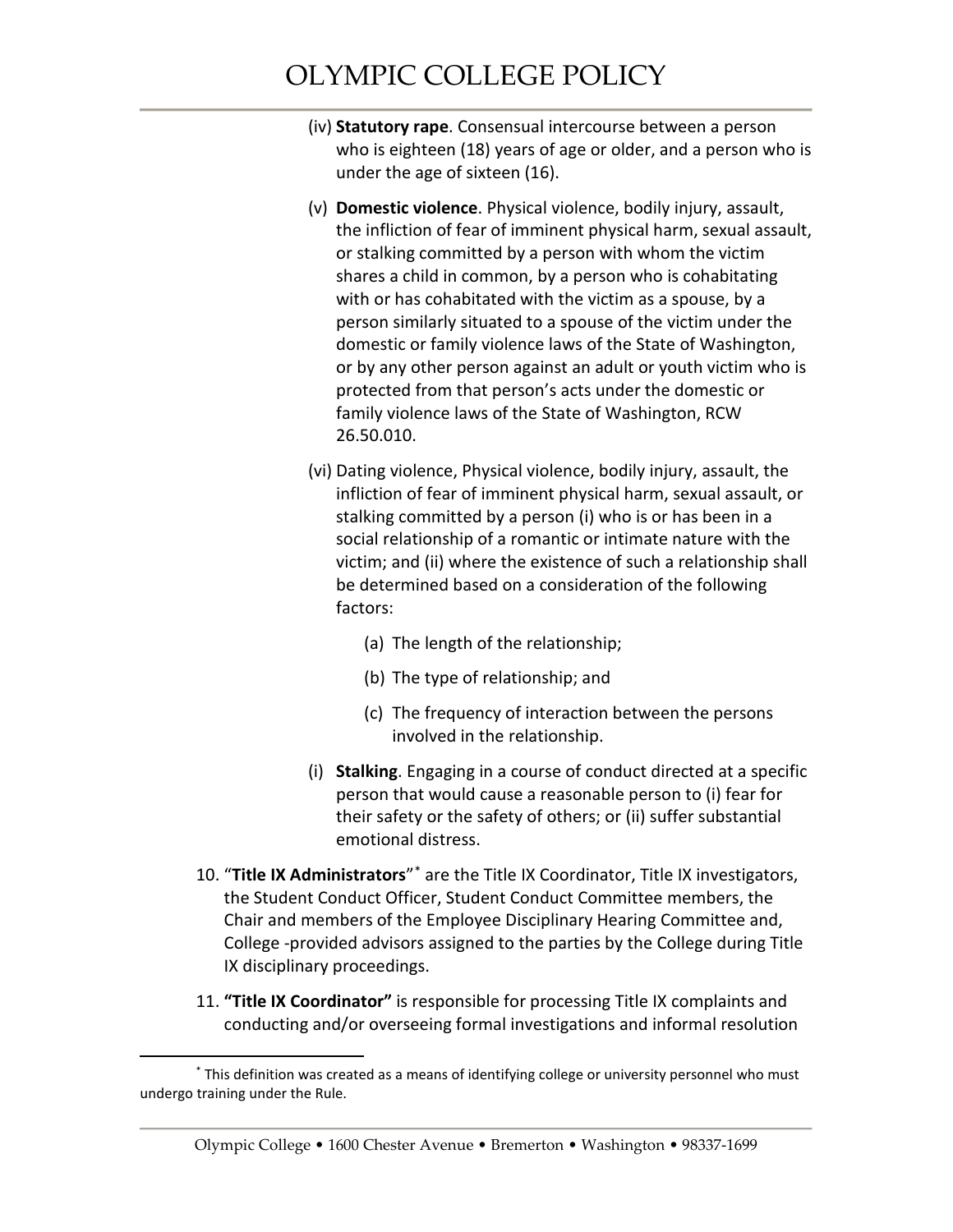processes under this Grievance Procedure. Among other things, the Title IX Coordinator is responsible for:

- a. Accepting and processing all Title IX reports, referrals, and Formal Complaints.
- b. Executing and submitting a Formal Complaint when appropriate and necessary.
- c. Handling requests for confidentiality.
- d. Determining during the Grievance Procedure (i) whether a Formal Complaint should be dismissed either in whole or in part, and if so, (ii) providing notice to both parties about why dismissal was necessary or desirable, and (iii) referring the complaint to the appropriate disciplinary authority for proceedings outside the jurisdiction of Title IX.
- e. Maintaining accurate records of all complaints, reports, and referrals, and retaining investigation files, complaints, reports, and referrals in compliance with the applicable records retention schedules or federal or state law, whichever is longer.
- f. Conducting investigations or assigning and overseeing investigations.
- g. Engaging in an interactive process with both parties to identify and provide supportive measures that ensure during the investigation and disciplinary processes that the parties have equitable access to education programs and activities and are protected from further discrimination or retaliation.
- h. Upon completion of an investigation, issuing or overseeing the issuance of a final investigation report to the parties and the appropriate disciplinary authority in compliance with this Grievance Procedure.
- i. Recommending non-disciplinary corrective measures to stop, remediate, and/or prevent recurrence of discriminatory conduct to disciplinary authorities and other College administrators.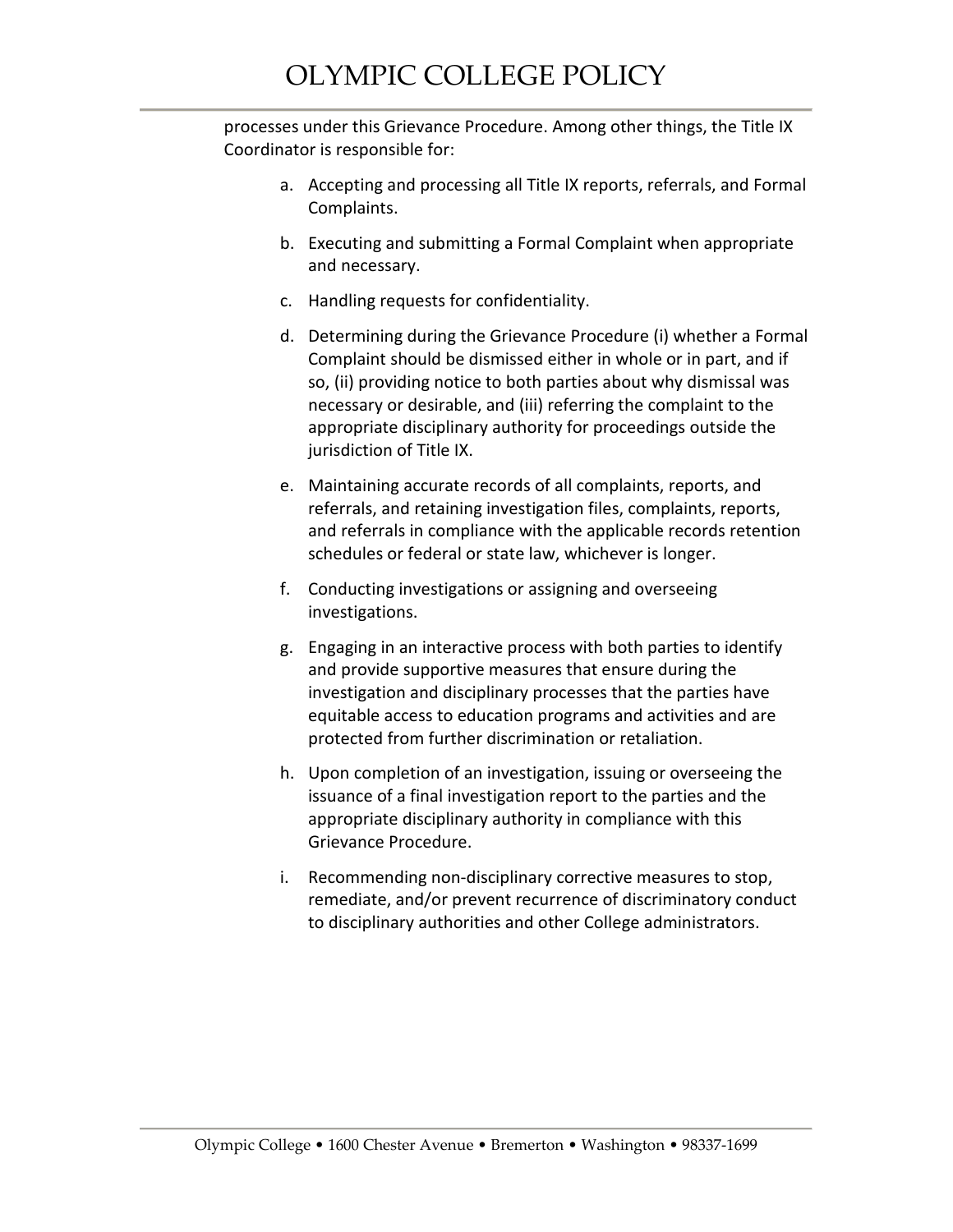### **Principles for Title IX Grievance Procedure**

- 1. Respondent shall be presumed not responsible for the alleged conduct unless or until a determination of responsibility is reached after completion of the grievance and disciplinary processes.
- 2. Before imposing discipline, the College is responsible for gathering and presenting evidence to a neutral and unbiased decision maker establishing responsibility for a Title IX violation by a preponderance of the evidence.
- 3. The College shall treat both the Complainant and Respondent equitably by providing Complainant with remedies against Respondent who has been found responsible for Sexual Harassment through application of the institution's Title IX grievance and applicable Title IX disciplinary procedures and by providing Respondent with Title IX procedural safeguards contained in this Title IX Grievance Procedures and in the applicable Title IX disciplinary procedures.
- 4. The investigator shall base investigation results on all relevant evidence, including both exculpatory and inculpatory evidence.
- 5. Formal and informal resolutions will be pursued within reasonably prompt timeframes[†](#page-5-0) with allowances for temporary delays and extensions for good cause shown. Grounds for temporary delay include, but are not limited to emergency closures and College-observed holidays and breaks. Good cause supporting a request for an extension includes, but is not limited to: a party, a party's advisor, or a witness being unavailable, concurrent law enforcement activity, and the need for language assistance or accommodation of disabilities. Both parties will receive written notice of any temporary delay or extension for good cause with an explanation of why the action was necessary.
- 6. A Respondent found responsible for engaging in Sexual Harassment may receive discipline up to and including dismissal from the College. A description of other possible disciplinary sanctions and conditions that may be imposed against students can be found in WAC 132C-120-145.

An employee found responsible for Sexual Harassment may receive discipline up to and including dismissal from employment. A description of possible disciplinary sanctions and conditions that may be imposed against employees can be found in the AHE and WPEA Collective Bargaining Agreements, Olympic College Employee Handbook, and Olympic College Employee Code of Conduct.

<span id="page-5-0"></span> $\overline{a}$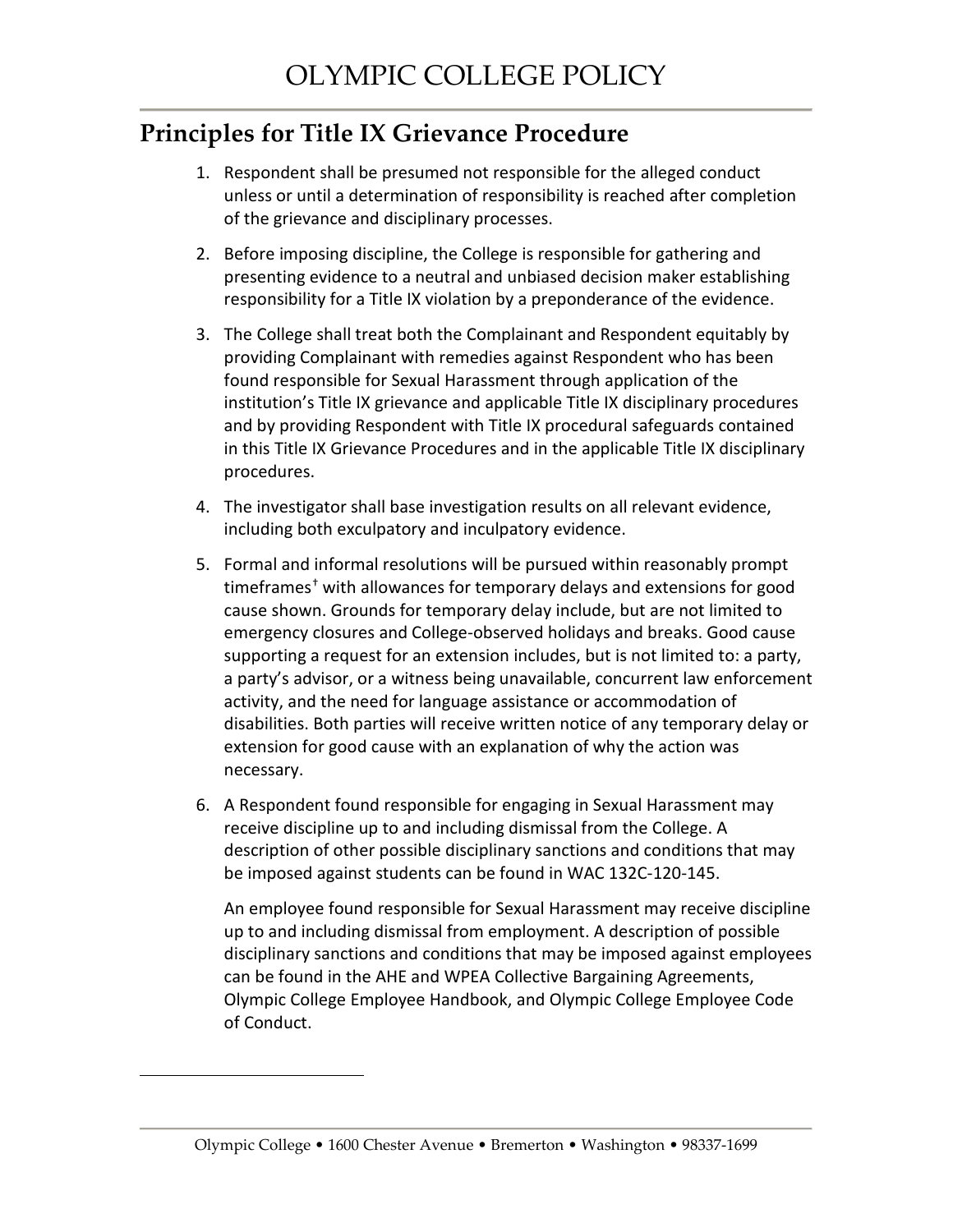7. In proceedings against a student Respondent, the parties may appeal the Student Conduct Committee's ruling to the President pursuant to WAC 132C-120-139 and Supplemental Title IX Student Conduct Code Procedures, WAC 132C-120-360.

In proceedings against an employee Respondent, the parties may appeal the Employee Disciplinary Decision to the President pursuant to the Olympic College Supplemental Title IX Employee Disciplinary Hearing Procedure.

- 8. Title IX Administrators may not require, allow, rely upon, or otherwise use questions or evidence that seeks disclosure of privileged communications, unless the privilege has been effectively waived by the holder. This provision applies, but is not limited to information subject to the following:
	- a. Spousal/domestic partner privilege;
	- b. Attorney-Client and attorney work product privileges;
	- c. Privileges applicable to members of the clergy and priests;
	- d. Privileges applicable to medical providers, mental health therapists, and counsellors;
	- e. Privileges applicable to sexual assault and domestic violence advocates; and
	- f. Other legal privileges identified in RCW 5.60.060.

## **Title IX Administrators – Free from bias – Training requirements**

- 1. Title IX Administrators shall perform their duties free from bias or conflicts.
- 2. Title IX Administrators shall undergo training on the following topics:
	- a. The definition of Sexual Harassment under these procedures,
	- b. The scope of the College's educational programs and activities,
	- c. How to conduct an investigation,
	- d. How to serve impartially without prejudgment of facts, conflicts of interest, or bias,
	- e. Use of technology used during an investigation or hearing,
	- f. The relevance of evidence and questions, and
	- g. Effective report writing.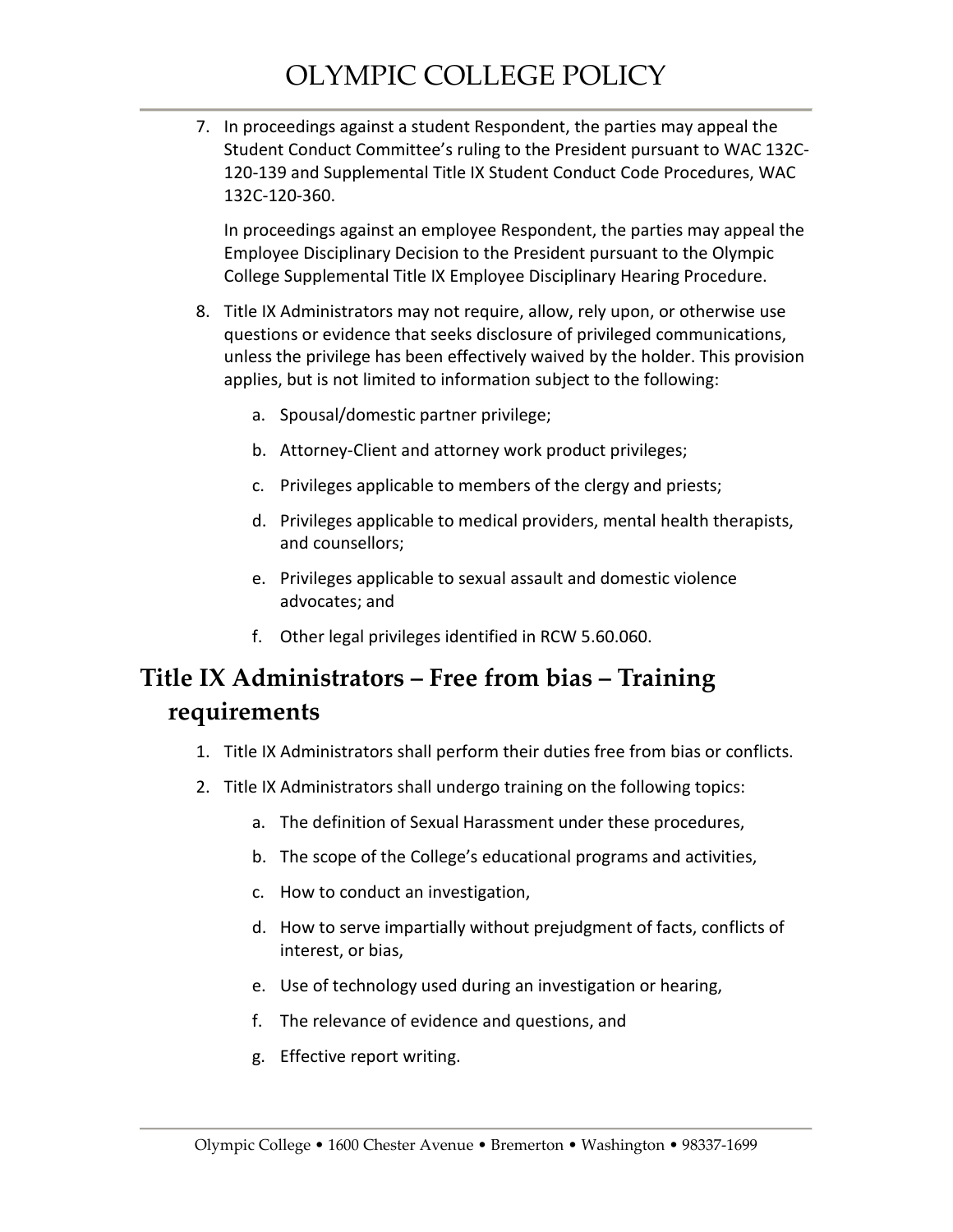3. All Title IX Administrator training materials shall be available on the College's Title IX webpage.

## **Filing a Complaint**

Any employee, student, applicant, or visitor who believes that they have been the subject of Sexual Harassment should report the incident or incidents to the College's Title IX Coordinator identified below. If the complaint is against the Title IX Coordinator, the Complainant should report the matter to the President's office for referral to an alternate designee.

Name: Cheryl Nuñez Title: Vice President for Equity and Inclusion/Title IX Coordinator Office: Building 5, Rm 540 Contact: [cnunez@olympic.edu;](mailto:cnunez@olympic.edu) 360-475-7125

## **Confidentiality**

- 1. The College will seek to protect the privacy of the Complainant to the fullest extent possible, consistent with the legal obligation to investigate, take appropriate remedial and/or disciplinary action, and comply with the federal and state law, as well as College policies and procedures. Although the College will attempt to honor Complainants' requests for confidentiality, it cannot guarantee complete confidentiality. Determinations regarding how to handle requests for confidentiality will be made by the Title IX Coordinator.
- 2. The Title IX Coordinator will inform and attempt to obtain consent from the Complainant before commencing an investigation of alleged Sexual Harassment. If a Complainant asks that their name not be revealed to the Respondent or that the College not investigate the allegation, the Title IX Coordinator will inform the Complainant that maintaining confidentiality may limit the College's ability to fully respond to the allegations and that retaliation by the Respondent and/or others is prohibited. If the Complainant still insists that their name not be disclosed or that the College not investigate, the Title IX Coordinator will determine whether the College can honor the request and at the same time maintain a safe and nondiscriminatory environment for all members of the College community, including the Complainant. Factors to be weighed during this determination may include, but are not limited to:
	- a. The seriousness of the alleged Sexual Harassment;
	- b. The age of the Complainant;
	- c. Whether the Sexual Harassment was perpetrated with a weapon;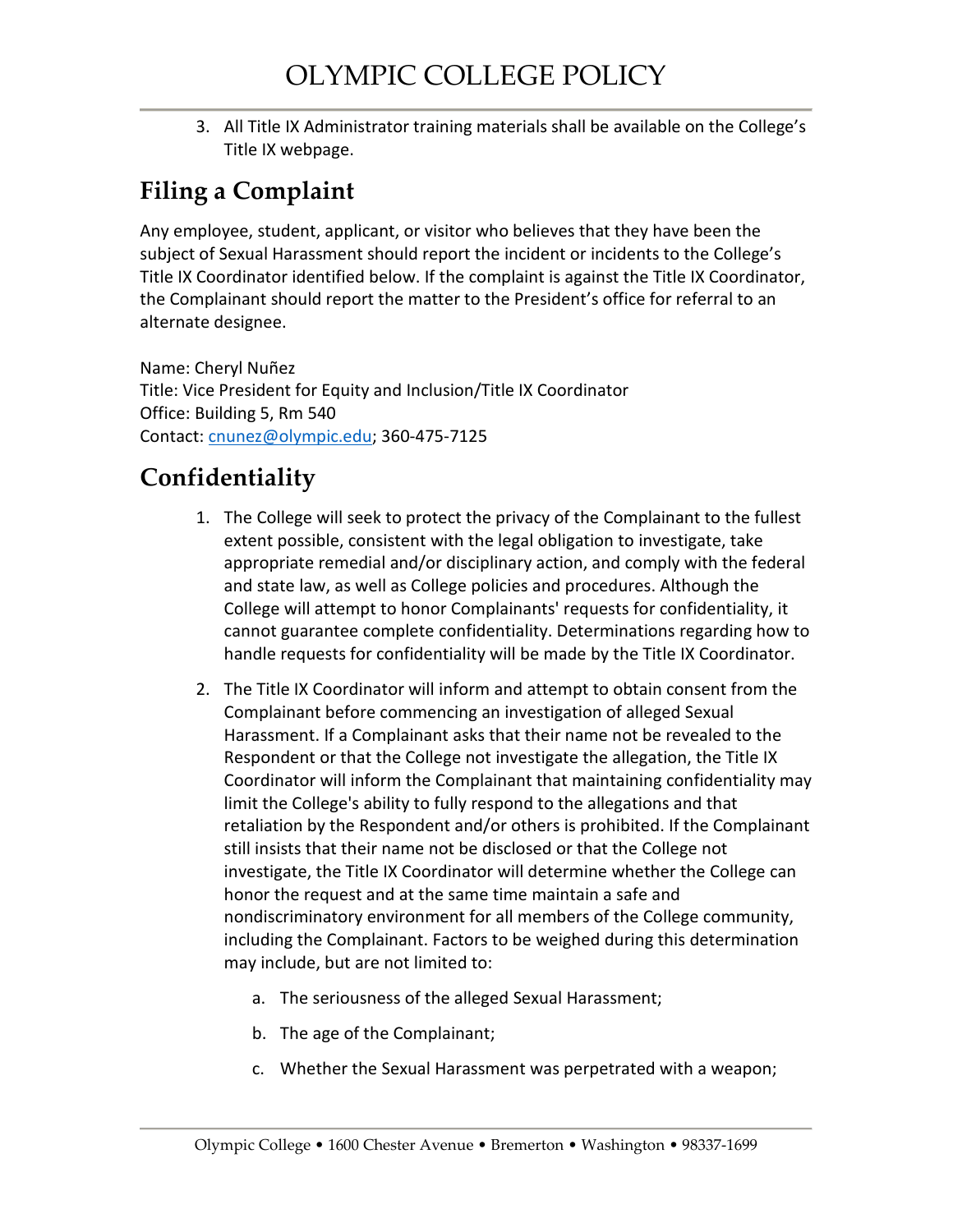- d. Whether the Respondent has a history of committing acts of Sexual Harassment or violence or has been the subject of other Sexual Harassment or violence complaints or findings;
- e. Whether the Respondent threatened to commit additional acts of Sexual Harassment or violence against the Complainant or others; and
- f. Whether relevant evidence about the alleged incident can be obtained through other means (*e.g.,* security cameras, other witnesses, physical evidence).
- 3. If the College is unable to honor a Complainant's request for confidentiality, the Title IX Coordinator will notify the Complainant of the decision and ensure that Complainant's identity is disclosed only to the extent reasonably necessary to effectively conduct and complete the investigation in compliance with this Grievance Procedure.
- 4. If the College decides not to conduct an investigation or take disciplinary action because of a request for confidentiality, the Title IX Coordinator will evaluate whether other measures are available to address the circumstances giving rise to the complaint and prevent their recurrence, and implement such measures if reasonably feasible.

# **Complaint Resolution**

The Title IX resolution processes are initiated when the Title IX Coordinator's Office receives a written complaint alleging that a Respondent(s) sexually harassed a Complainant and requesting that the College initiate an investigation (a Formal Complaint). A Formal Complaint must be either submitted by the Complainant or signed by the Title IX Coordinator on behalf of the Complainant. Formal complaints submitted to the Title IX Coordinator may be resolved through either informal or formal resolution processes. The College will not proceed with either resolution process without a Formal Complaint.

For purposes of this Title IX Grievance Procedure, the Complainant must be participating in or attempting to participate in a College education program or activity at the time the Formal Complaint is filed.

1. Informal Resolution:

Under appropriate circumstances and if the impacted and responding parties agree, they may voluntarily pursue informal resolution during the investigation of a concern. Informal resolution is not appropriate when the allegations involve a mandatory reporting situation, an immediate threat to the health, safety or welfare of a member of the College community, or in cases where an employee is alleged to have sexually harassed a student.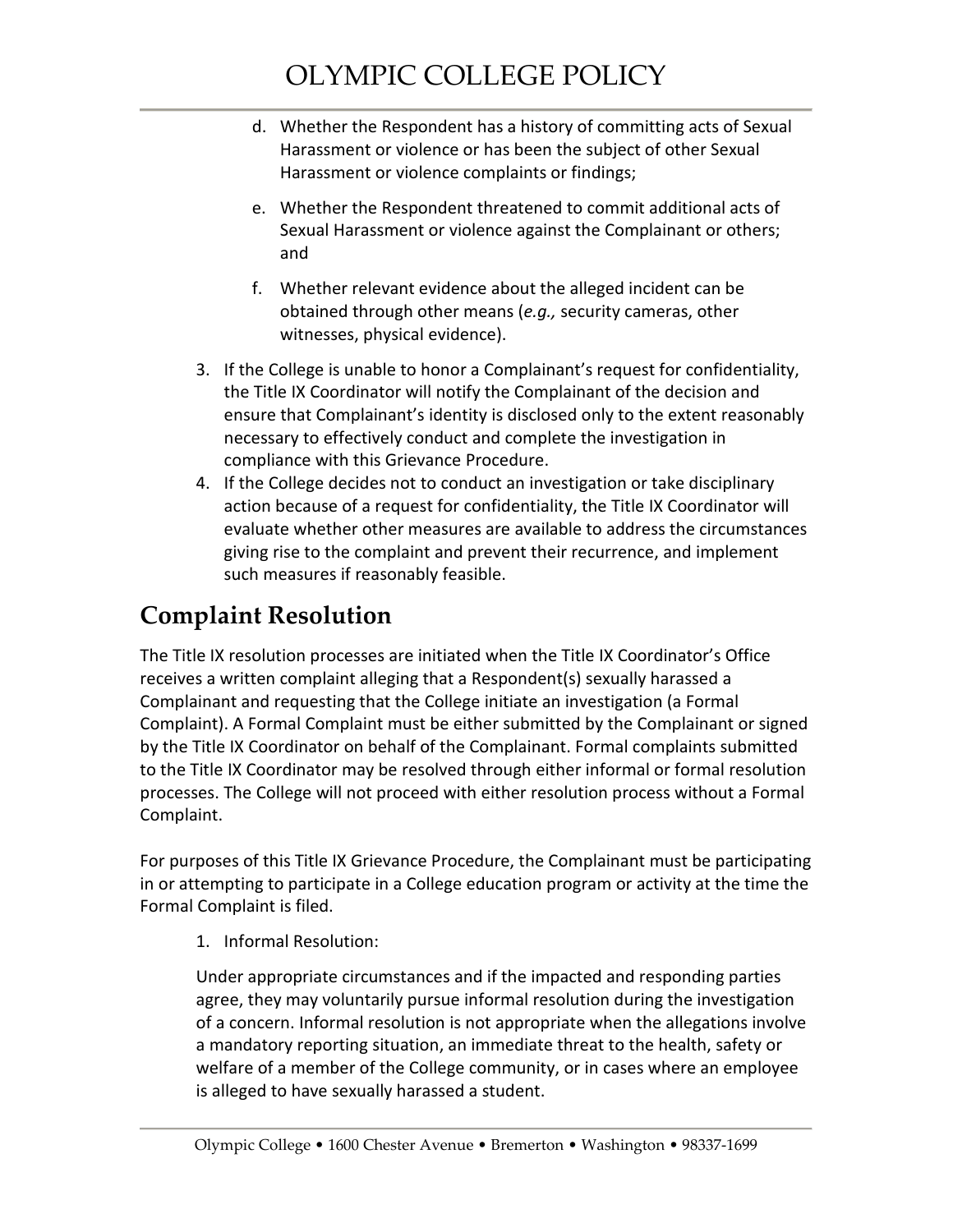If an informal resolution is appropriate, the impacted party and the responding party may explore remedies or resolution through:

- Guided conversations or communications conducted by the Title IX coordinator / HR representative or a mutually agreed upon third party;
- Structured resolution process conducted by a trained mediator; or
- Voluntarily agreed on alterations to either or both of the parties' work or class schedules or student housing arrangements.

If the parties agree to an informal resolution process, the College will commence the process within twenty-one (21) working days after the parties agree to this option and conclude within forty-five (45) working days of beginning that process; subject to reasonable delays and extensions for good cause shown. The informal process is voluntary. Either the impacted or responding party may withdraw from the informal resolution process at any time, at which point the formal investigation process will resume.

If the impacted and responding party voluntarily resolve a report, the College will record the terms of the resolution in a written agreement signed by both parties and provide written notice to both parties that the report has been closed.

2. Formal Resolution

Formal resolution means that the Complainant's allegations of Sexual Harassment will be subjected to a formal investigation by an impartial and unbiased investigator. Upon completion of the investigation, the investigator will issue a report of the investigation findings to the Title IX Coordinator, who will submit the final investigation report to the appropriate disciplinary authority to determine whether disciplinary proceedings are warranted.

### **Emergency Removal**

If a student Respondent poses an immediate threat to the health and safety of the College Community or an immediate threat of significant disruption to College operations, the College's student conduct officer may summarily suspend a Respondent pursuant to WAC 132C-120-200, pending final resolution of the allegations. Nothing in this Grievance Procedure prohibits the College from placing non-student employees on administrative leave pending final resolution of the allegations.

## **Investigation Notices**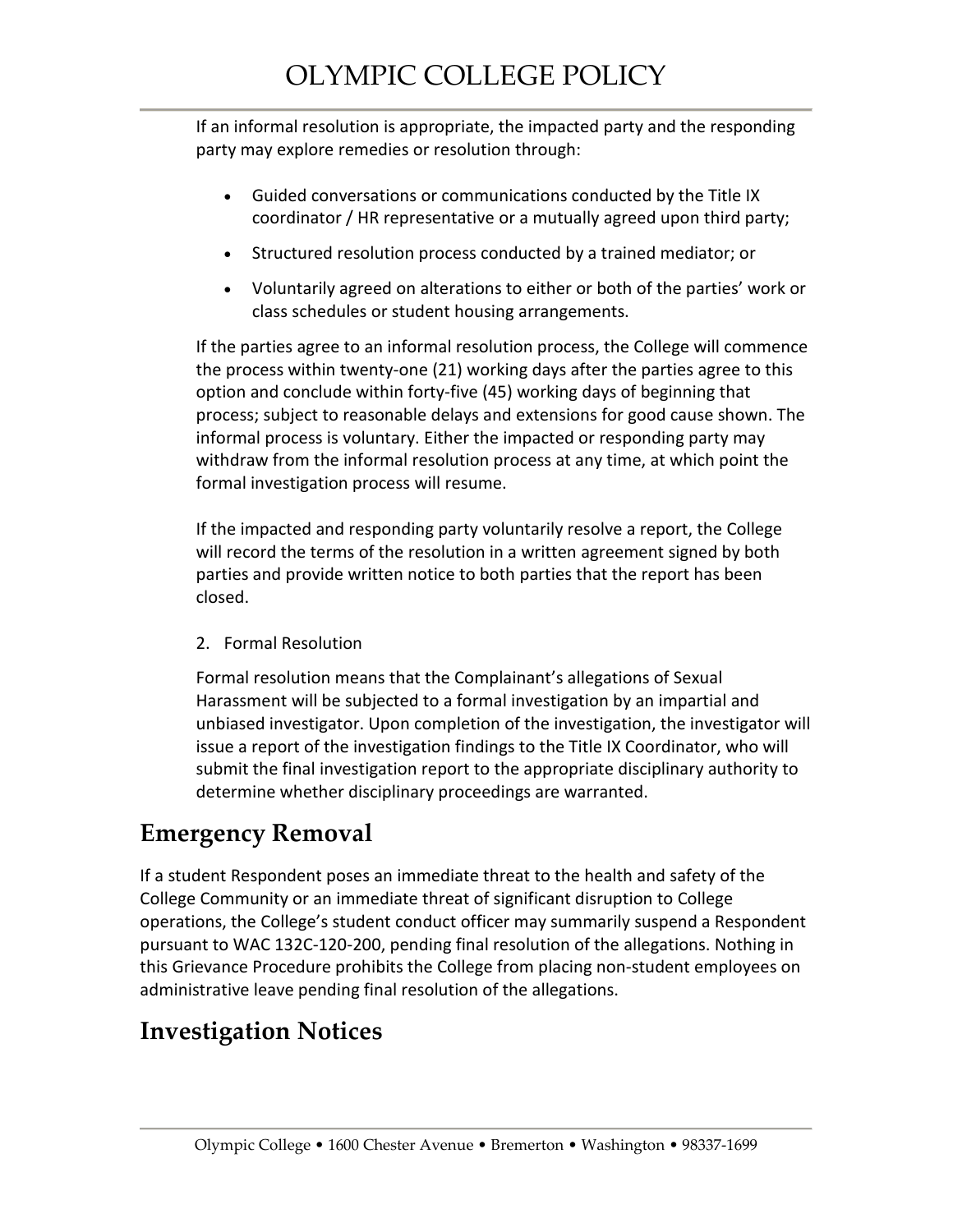Upon receiving a Formal Complaint and determining that allegations comport with Title IX claims, the College will provide the parties with the following notices containing the following information:

- 1. Notice of formal and informal resolution processes. A description of the College's grievance resolution procedures, including the informal resolution procedure.
- 2. The investigator will serve the Respondent and the Complainant with a Notice of Investigation in advance of the initial interview with the Respondent to allow the Respondent sufficient time to prepare a response to the allegations and to inform the Complainant that the College has commenced an investigation. The investigation notice will:
	- a. Include the identities of the parties (if known), a description of the conduct alleged constituting Title IX Sexual Harassment, and the time and location of the incident (if known).
	- b. Confirm that the Respondent is presumed not responsible for the alleged conduct and that the College will not make a final determination of responsibility until after the grievance and disciplinary processes have been completed.
	- c. Inform parties that they are both entitled to have an advisor of their own choosing, who may be an attorney.
	- d. Inform parties they have a right to review and inspect evidence.
	- e. Inform parties about student conduct code provisions and employment policies that prohibit students and employees from knowingly submitting false information during the grievance and disciplinary processes.
- 3. Amended investigation notice. If during the course of the investigation, the College decides to investigate Title IX Sexual Harassment allegations about the Complainant or Respondent that are not included in the investigation notice, the College will issue an amended notice of investigation to both parties that includes this additional information.
- 4. Interview and meeting notices. Before any interviewing or meeting with a party about Title IX allegations, the College shall provide the party with a written notice identifying the date, time, location, participants, and purpose of the interview or meeting with sufficient time for the party to prepare for the interview or meeting.

## **Investigation Process - Dismissal**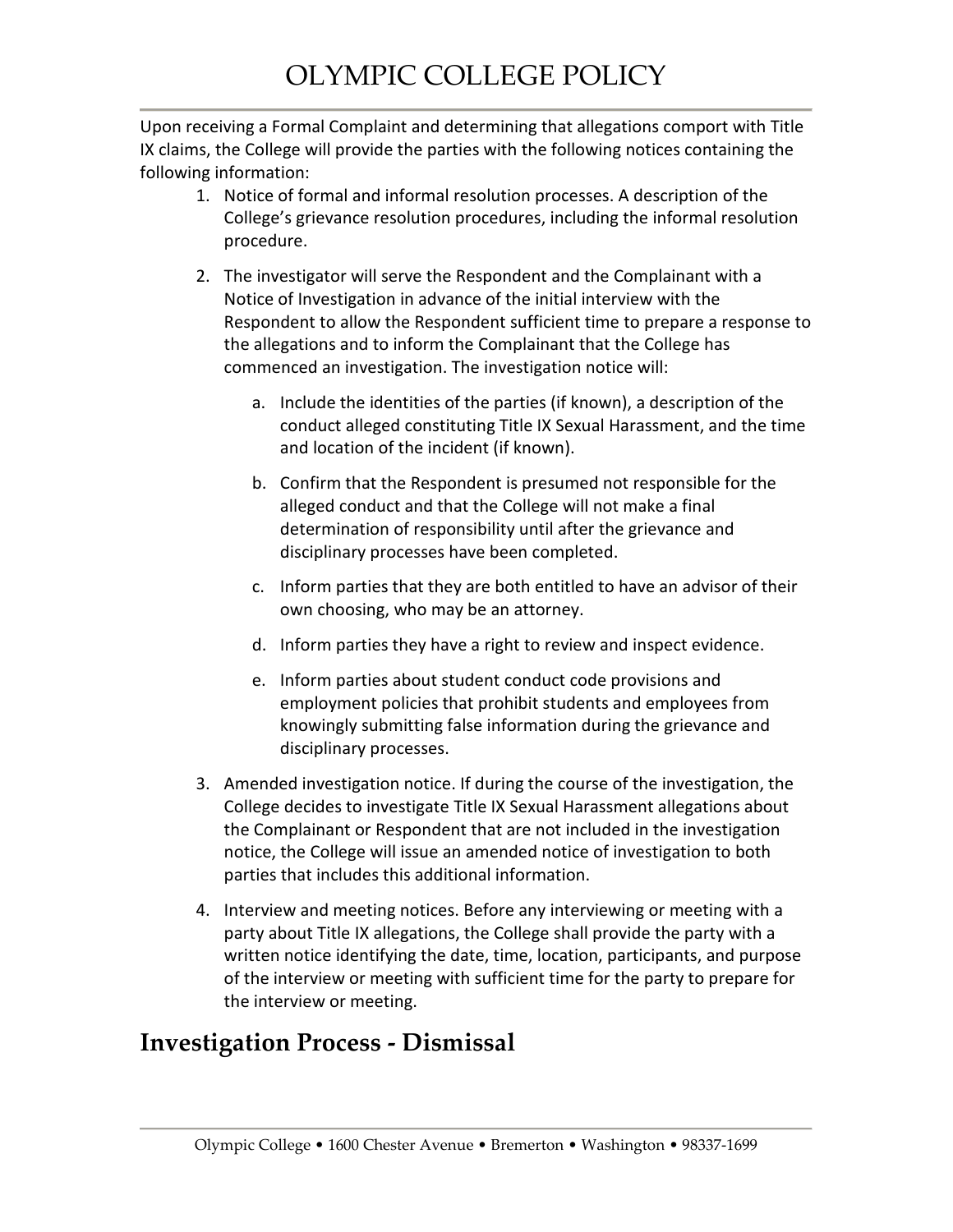- 1. Mandatory dismissal. The Title IX Coordinator will dismiss the Title IX allegations, if during the course of a formal investigation under the Title IX Grievance Process, the investigator determines that the alleged misconduct in the Formal Complaint:
	- a. Does not meet the definition of Sexual Harassment under Title IX, even if proved; or
	- b. Did not occur in the context of a College Education Program or Activity; or
	- c. Occurred outside the United States.
- 2. Discretionary dismissal. The College may dismiss a Title IX claim in whole or in part, if:
	- a. The Complainant notifies the Title IX Coordinator in writing that they would like to withdraw the Formal Complaint in whole or in part;
	- b. Respondent is no longer enrolled with or employed by the College; or
	- c. Specific circumstances prevent the College from gathering evidence sufficient to complete the investigation of the Title IX allegations in whole or in part.
- 3. The Title IX Coordinator will provide both parties written notice if Title IX allegations are dismissed with an explanation for the dismissal.
- 4. Mandatory or discretionary dismissal of a Title IX claim does not preclude the College from investigating and pursuing discipline based on allegations that a Respondent violated other federal or state laws and regulations, College conduct policies, and/or other codes and contractual provisions governing student and employee conduct.

# **Investigation Process – Consolidation of Formal Complaints**

When multiple Sexual Harassment allegations by or against different parties arise out of the same facts or circumstances, the College may consolidate the investigation of Formal Complaints, provided consolidation can be accomplished in compliance with confidentiality protections imposed by the Family Educational Records and Privacy Act (FERPA). This includes instances in which Complainant and Respondent have lodged Formal Complaints against one another or when allegations of sexual assault are lodged by a single Complainant against multiple Respondents, or when multiple Complainants lodge sexual assault complaints against single or multiple Respondents.

### **Investigation Process – Required Procedures**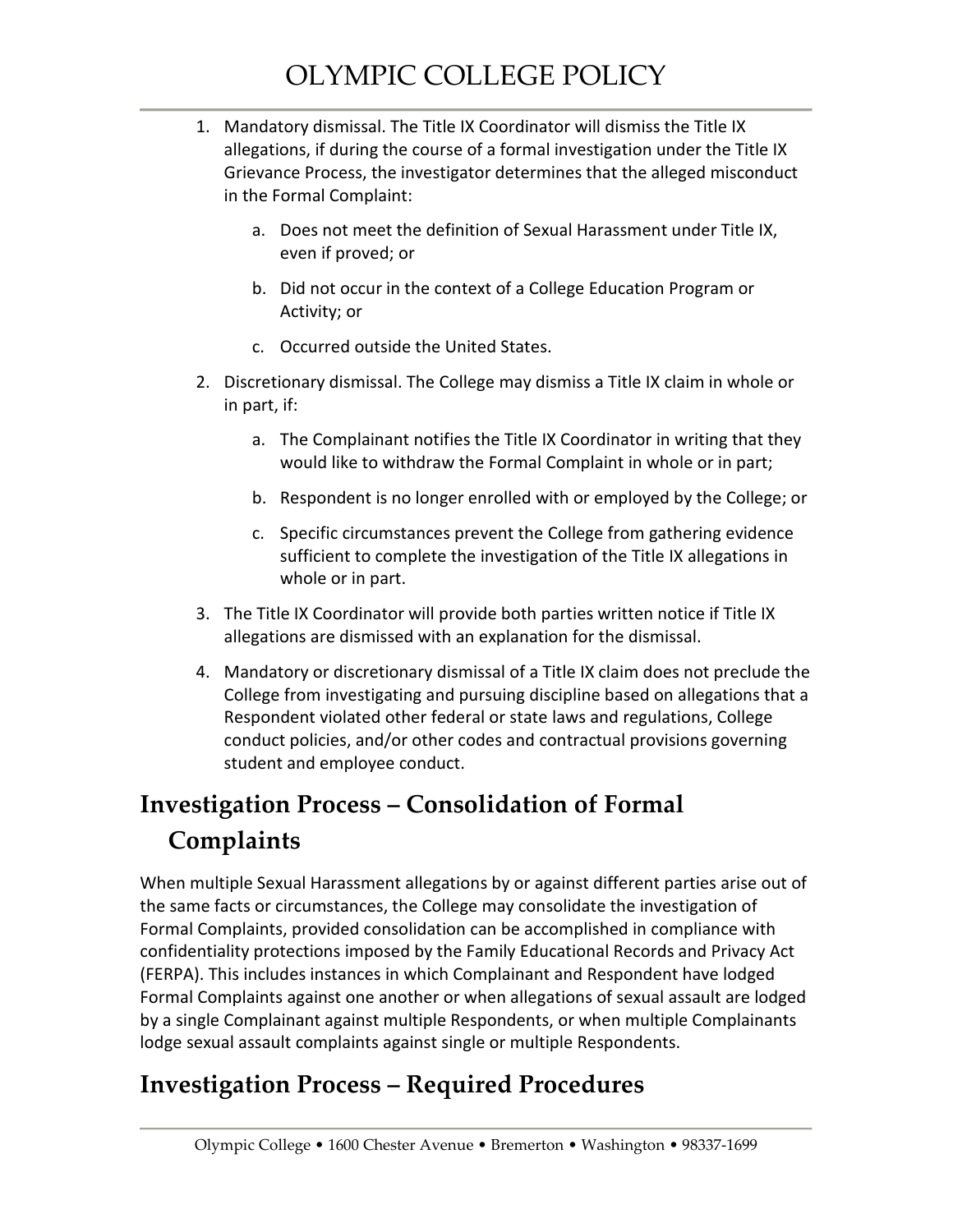#### During the investigation, the Investigator:

- 1. Will provide the parties with equal opportunity to present relevant statements, and other evidence in the form of fact or expert witnesses and inculpatory or exculpatory evidence.
- 2. Will not restrict the ability of either party to discuss the allegations under investigation or gather and present relevant evidence, except when a no contact order has been imposed based on an individualized and fact specific determination that a party poses a threat to the health, safety, or welfare of another party and/or witnesses or when contact with a party and/or witness is prohibited by court order. A College-imposed no contact shall be no broader than is necessary to protect the threatened party or witness and must provide the impacted party or their advisor with alternative means of gathering and presenting relevant evidence from the protected witness and/or party.
- 3. Will allow each party to be accompanied by an advisor of their choosing, who may be an attorney, to any grievance related meeting or interview. Advisors' roles during the investigation meetings or interviews will be limited to providing support and advice to the party. Advisors will not represent or otherwise advocate on behalf of the parties during the investigation process. An attorney representing a party must enter a notice of appearance with the Title IX Coordinator and the Investigator at least five (5) days before the initial interview or meeting they plan to attend, so that the College can secure its own legal representation, if necessary.
- 4. The investigator will provide both parties and their respective advisors with an equal opportunity to review the draft investigation report and to inspect and review any evidence obtained during the investigation that is directly related to the allegations raised in the Formal Complaint, including inculpatory or exculpatory evidence, regardless of its source, as well as evidence upon which the investigator does not intend to rely in the final investigation report. After disclosure, each party will receive ten (10) days in which to submit a written response, which the investigator will consider prior to completion of the investigation report. If a party fails to submit a written response within ten (10) days, the party will be deemed to have waived their right to submit comments and the investigator will finalize the report without this information.

The investigator will forward the final report to the Title IX Coordinator, who will distribute the report and evidence to the parties, as well as the disciplinary authority responsible for determining whether pursuing disciplinary action is warranted.